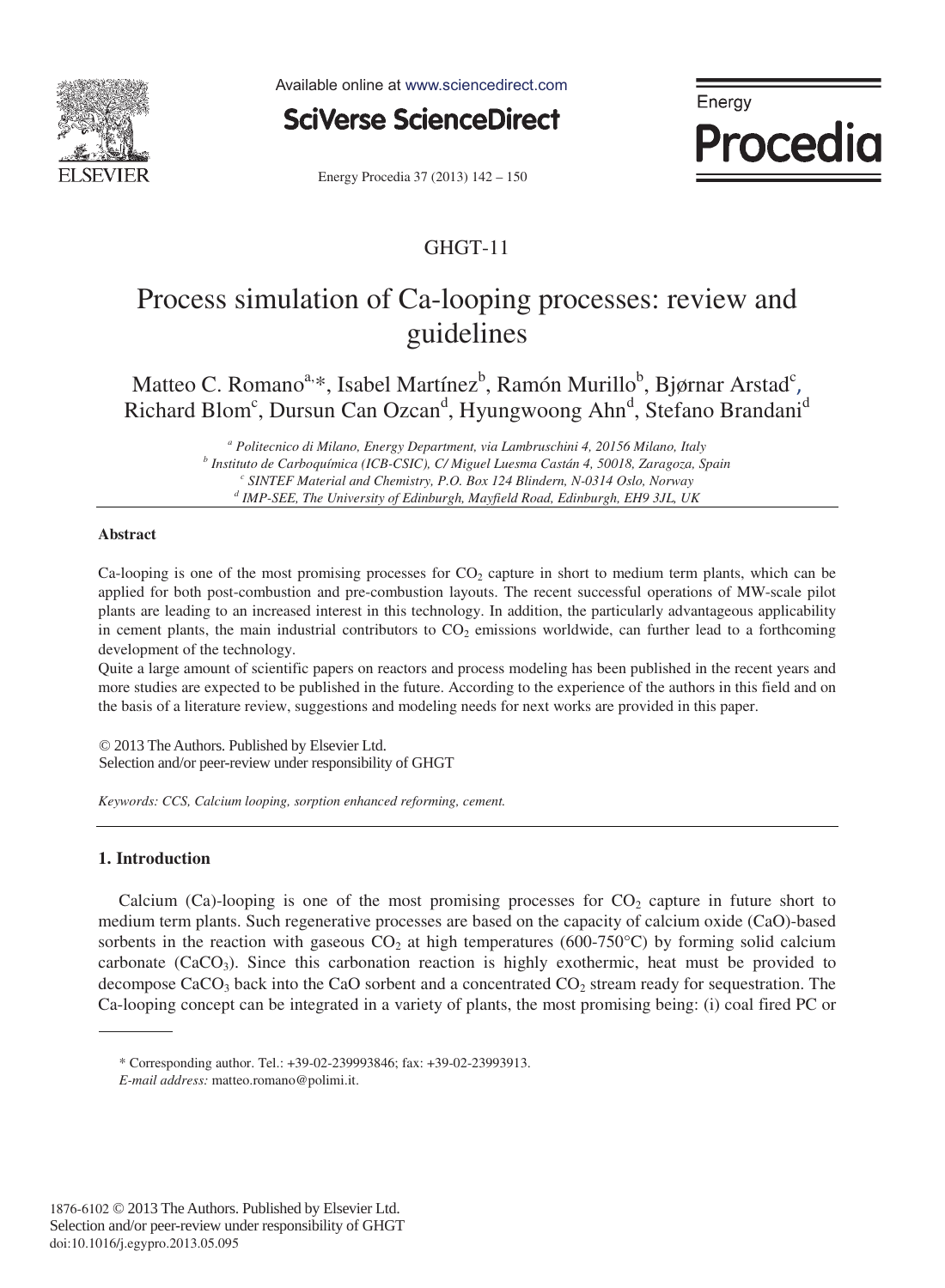CFB power plants with post-combustion capture, (ii) natural gas-fed plants for power and hydrogen production with pre-combustion capture and (iii) cement production plants.

Being Ca-looping an emerging technology, process modeling and simulation and economic evaluation are particularly important to understand its potential and to optimize operating parameters in the different possible applications. In such activity, in order to avoid misleading results, it is of primary importance to make correct calculation assumptions, taking into account the findings from the increasing modeling and experimental activity in this field.

This paper results from an activity carried out within the Joint Programme on Carbon Capture and Storage of the European Energy Research Alliance (EERA CCS-JP). The objective of this study is to make a brief review of the main process simulation studies available today on Ca-looping processes and propose some guidelines for future works on this subject. Further details on the analysis carried out and an extensive review of the literature can be accessed on the EERA CCS-JP web site [1].

## **2. Ca-looping for post-combustion capture applications**

Coal-fired power plants including a post-combustion  $CO<sub>2</sub>$  capture system using a Ca-based sorbent is the plant category most widely assessed, which is at the most advanced stage of development with the first MW-scale pilot installations  $[2,3]$ . As shown in Fig. 1, Ca-looping consist in removing CO<sub>2</sub> from a flue gas of an air-blown boiler that is fed in a fluidized bed carbonator operating at 650-700 °C at atmospheric pressure.  $CaCO<sub>3</sub>$  formed in this reactor is then regenerated into CaO by oxy-fuel combustion in a calciner, which operates at high  $CO<sub>2</sub>$  partial pressures to facilitate its later purification, compression and storage. The main thermodynamic advantage of the process is that a great amount of the energy introduced in the system can be recovered as not only carbonation reaction heat but also as gas and solid streams at high temperature. Therefore, it can be used to produce high pressure superheated steam instead of being released to the environment at low temperature like in solvent-based post-combustion capture

plants. From another point of view, in these plants only the fraction of the input coal introduced in the calciner is burned with pure  $O_2$ , with lower auxiliary power and investment costs for  $O_2$  production than in full oxy-fuel combustion power plants.

#### *2.1. Reactor modeling*

The great majority of the research on Ca-looping reactor modeling has focused on the most innovative component, i.e. the carbonator. Different carbonator models with different level of detail and complexity have been proposed in the literature during years either to explain the experimental results obtained from experimental rigs, or to design higher scale plants and carry out predictions about their performance.

After the first models considering



Fig. 1 - Scheme of the Ca-looping process focused on removing CO<sub>2</sub> from the flue gas of an existing power plant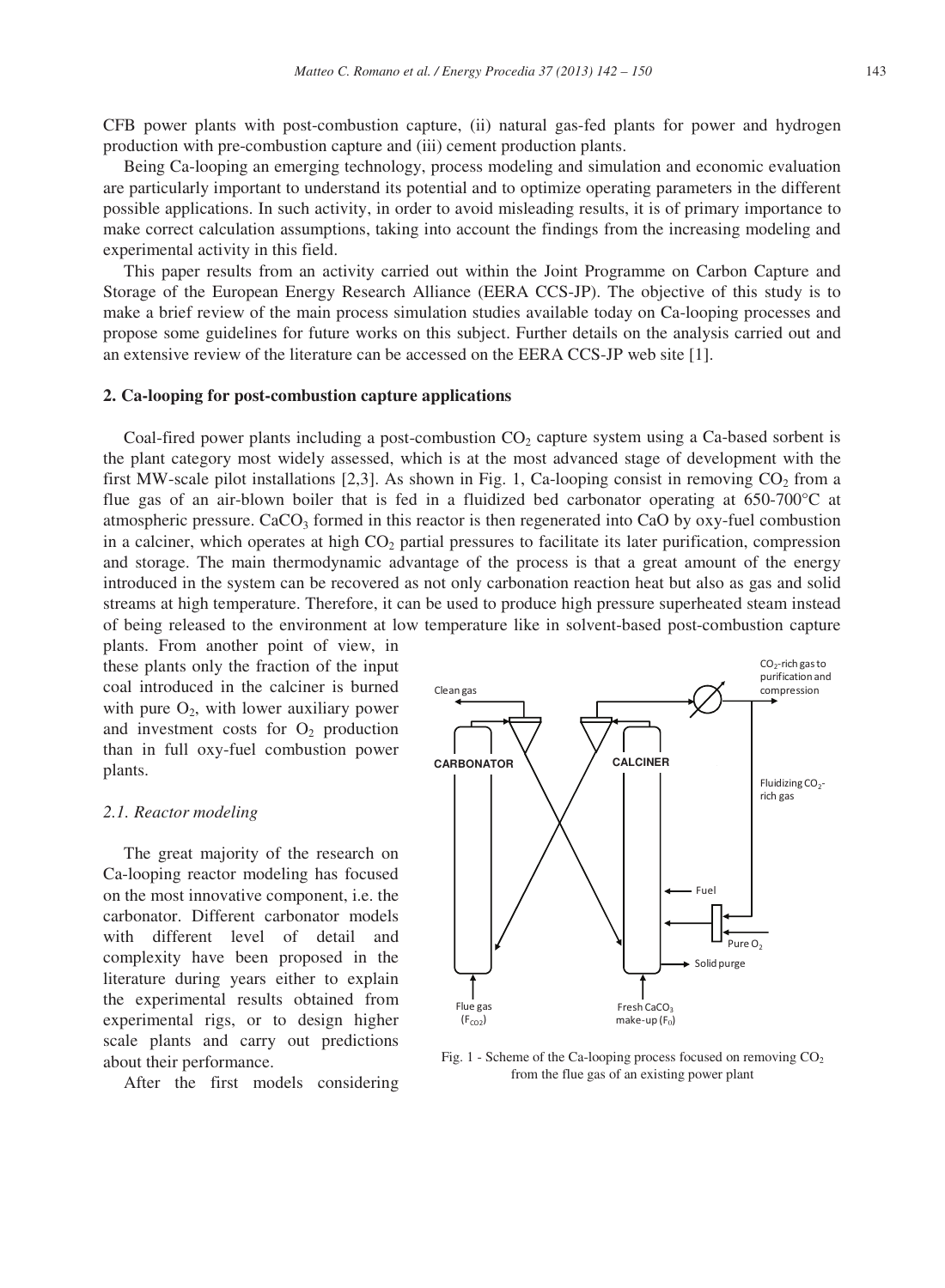bubbling fluidized bed reactors [4-6], carbonator models proposed in the literature considered the reactor as a circulating fluidised bed where two zones were distinguished: a bottom dense zone and a lean one located above [7-10]. Almost every of these models concluded that the most influencing parameter on the carbonator efficiency is the fraction of particles reacting in the fast regime, determined mainly by the fresh sorbent make-up flow introduced in the system and the solid circulation between reactors.

#### *2.2. Complete power plant simulation*

Most of the works reviewed consider the integration of the Ca-looping system into a coal-fired power plant coupled with a high-efficiency supercritical steam cycle [4,6,8,11-14]. Conventionally, the capture system has been assumed to be working under fixed and reasonable operating conditions in both reactors: carbonator at  $600-650$ °C with CO<sub>2</sub> capture efficiency of 90%, and calciner at 900-950°C considering full calcination of the CaCO<sub>3</sub> entering into the reactor, usually without  $CO_2$  recycle in the calciner. Romeo et al. and Martinez et al. carried out a sensitivity analysis to assess system performance under different operating conditions of the Ca-looping system, and determine the optimum fresh sorbent make-up flow and solid circulation for the Ca-looping from an economical [13] or an efficiency point of view [14]. Both works conclude that working with low purge percentages and high solid circulation between reactors lead to the highest electric efficiencies and the lowest costs per  $t_{CO2}$  captured.

Quantitatively, when comparing with a reference plant without capture, a broad range of electric efficiencies has been reported. Lower efficiency penalties of the order of 3 percentage points have been assessed in [12] that do not include  $CO<sub>2</sub>$  compression or fan consumption in the calciner. Abanades et al. analysed the efficiency obtained for different configuration schemes of the Ca-looping system, and assessed a penalty of 5.75 percentage points with respect to a reference plant of 46% of electric generation efficiency, being 2.85 and 3.17 percentage points attributed to the  $CO<sub>2</sub>$  compressor and the ASU, respectively [11]. In the rest of the reviewed works, efficiency penalties are typically between 6.5 and 8.5 percentage points with respect to the reference plant. Reasons for these differences are the electric efficiency for the reference plant assumed, the different qualities of the thermal integration proposed, the fact that in some cases no thermal integration has been carried out and a reasonable electric efficiency has been applied to the total heat recovered from the Ca-looping system, or the different power consumptions assumed for the auxiliaries, compressors and fans with respect to other works.

#### *2.3. Guidelines for future works*

On the basis of the different works reviewed of carbonator and process modeling in the Ca-looping system, the following needs of research and consideration are highlighted in this field:

Accurate models on the  $CO<sub>2</sub>$  carrying capacity of the sorbent should be taken into account to improve the reliability of the carbonator models proposed and, therefore, contribute to a better assessment of the whole performance of the plant. Moreover, this accuracy on sorbent reactivity would also contribute to a better understanding of experimental results from pilot scale plants.

CO2 carrying capacity of the Ca-sorbent entering the carbonator will be different from that predicted because it depends on carbonation conditions [15-17], on the partial conversion achieved in the carbonator and calciner [18] and on the possible reactivation mechanism carried out in the process [19,20]. It is necessary to include an accurate model that considers the real "age" of the Ca particles in the system according to their carrying capacity, irrespective of their previous history of partial or complete cycles experimented in the Ca-looping system. Accurate results would be obtained in this way about the carbonator and plant performance.

CaSO4 formation should be included in the models proposed. Sulphur reacts not only with the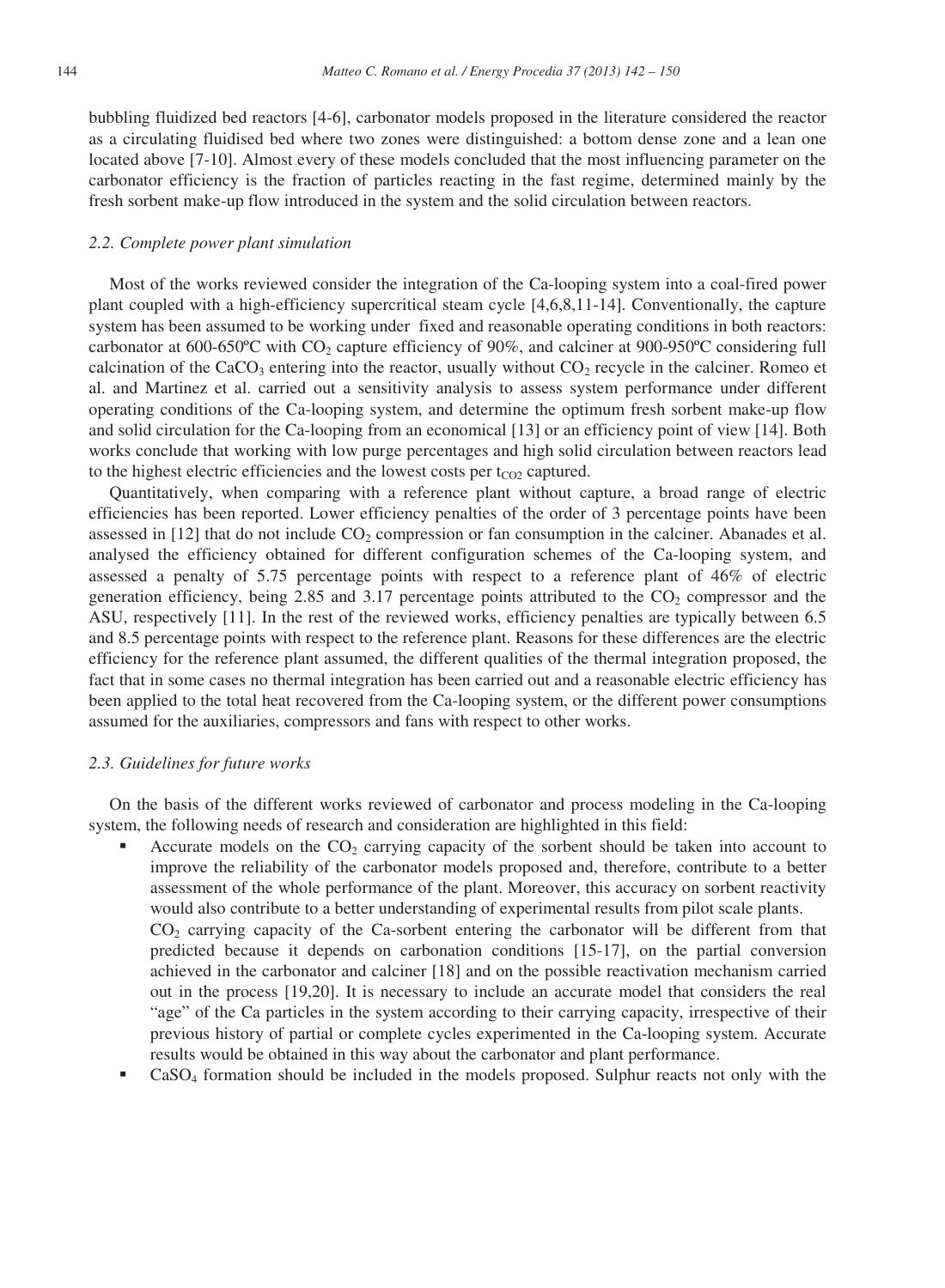CaO active for the carbonation reaction, but also can form  $CaSO<sub>4</sub>$  with the non-active CaO [21]. It is important to quantify this effect and determine the fraction of non-active CaO that reacts with sulphur to form CaSO<sub>4</sub> for not being excessively conservative when considering sulphur.

- Ashes from coal burnt in the calciner should be included in the process modeling of Ca-looping systems as thermal balances and operational issues are going to be affected. Coal ashes act as inerts in the Ca-looping system and influence the heat required in the calciner to heat up solids up to calcination temperature.
- Auxiliaries power consumption should be properly taken into account in the efficiency assessment. In particular, the consumption of the fan needed to offset the flue gas pressure losses in the carbonator should be included, since it may provide a relevant contribution to the auxiliary electric consumption. For a reliable estimation of this consumption, it is important to consider the presence of inactive solids (inactive sorbent, ash from coal and  $CaSO<sub>4</sub>$ ) as part of the carbonator inventory and to use a carbonator model to estimate the link between the fundamental Ca-looping process parameters (carbonator inventory, sorbent make-up and sorbent recycle rate) and CO<sub>2</sub> capture efficiency.
- **IMPROVEMENTS** Improvements on the calculation methodology of the oxy-fuel combustion side should be made with respect to the existing literature, where it is often treated in a simplified way. For example, flue gas recycle and  $CO<sub>2</sub>$  compression and purification unit should be considered in future works.
- f

## **3. Ca-looping for pre-combustion capture applications**

Although several applications on coal fed plants have been considered [22-25], the process most widely assessed for pre-combustion  $CO<sub>2</sub>$  capture by CaO sorption is sorption-enhanced steam methane reforming (SE-SMR). According to this concept, methane is converted in a single reactor where  $CO<sub>2</sub>$  is adsorbed over a solid sorbent while steam methane reforming (SMR) and water gas shift (WGS) reactions occur (1). Therefore, progression of the SMR and WGS gaseous phase reactions is not limited to equilibrium set by  $CO<sub>2</sub>$  formation and can proceed almost to a complete depletion of reactants.

$$
CH_4 + 2H_2O + CaO \leftrightarrow 4H_2 + CaCO_3 \qquad \Delta H^\circ = -14.5 \text{ kJ/mol} \tag{1}
$$

The enthalpy balance of the overall reaction is only 14.5 kJ/mol, meaning that it is thermally balanced, and therefore not only the carbonation reaction facilitates  $H_2$  production by removing  $CO_2$  from the gaseous phase, but also provides the heat required for the SMR reaction, allowing for the use of adiabatic reformers.

## *3.1. Reactor modeling*

Different reactor concepts (packed bed [26-29] and fluid bed [30-35]) have been studied. Fixed bed SE-SMR is typically modeled for temperatures from 500 to 650ºC, pressures from 1 to 15 atm and for steam-to-methane ratios (S/M) from 2.0 to 5.5. In [26,28], simple modeling of breakthrough curves have been carried out where the parameters needed for the particle conversion expressions have been derived from their own or literature thermo gravimetric measurements or isotherm data of the various sorbents. The temperature and pressure dependencies on the enhancement in  $H_2$  production are analyzed and  $H_2$ and  $CO<sub>2</sub>$  concentrations in the reactor effluent with time are modeled showing different behavior of the various sorbents. Li et al. also considered sorbent capacity decay with cycle number and compared different CaO sorbents such as limestone, dolomite and impregnated CaO systems [27]. Zagoruiko et al. focused on modeling the thermal effects by using a "moving heat wave" generated by in situ catalytic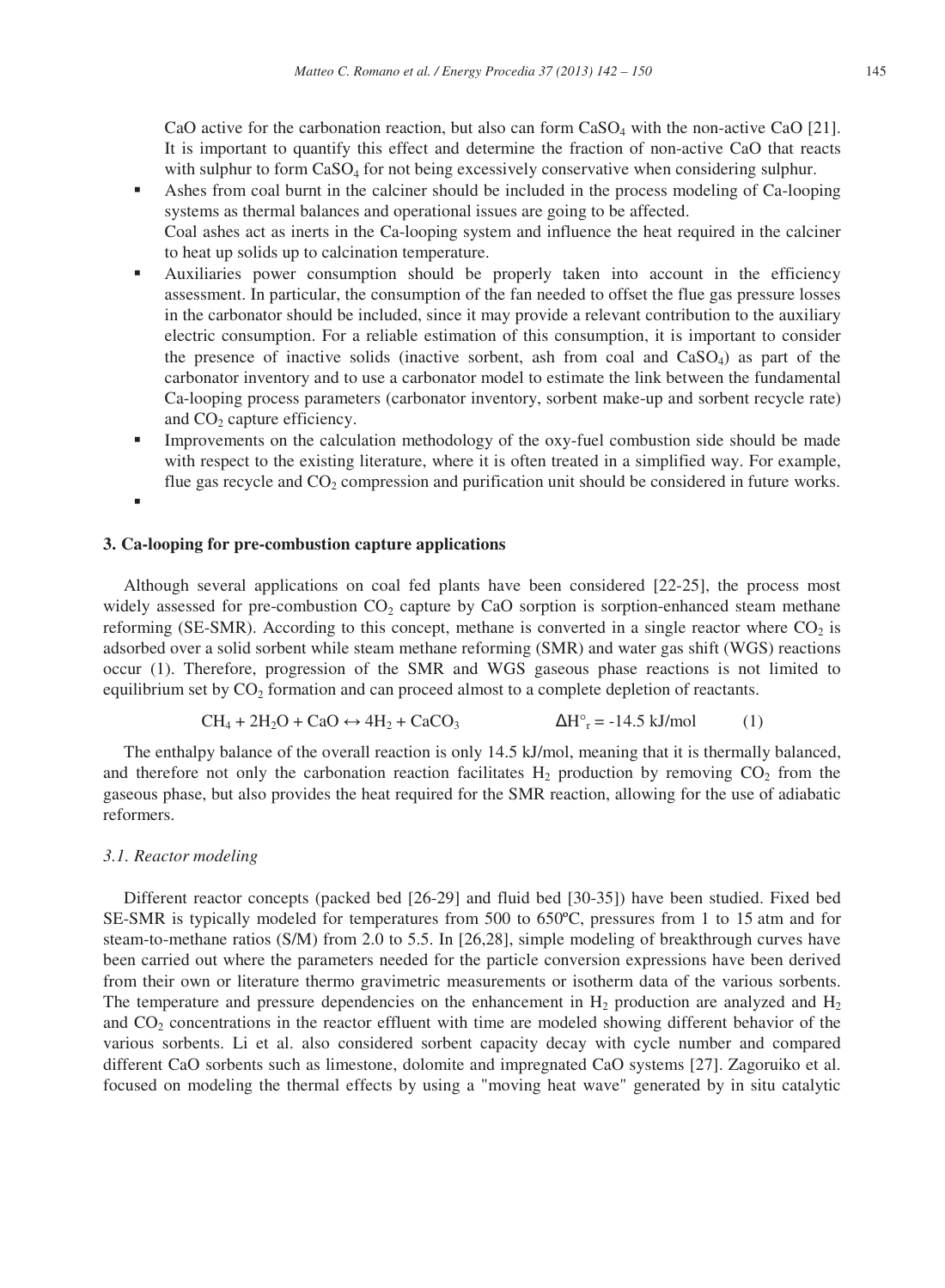combustion of methane for regeneration of the sorbent [29].

Fluid bed SE-SMR reactor modeling has been developed through a series of papers from Wang et al. using a 3D two fluid Eulerian hydrodynamic model together with kinetic parameters of the reactions taking place [30-32]. Neither details on catalyst nor sorbent particle structure were included assuming only that reactions take place on the particle surface without diffusion limitations.  $CO<sub>2</sub>$  sorption is fast compared with the rate of the reforming reactions while the  $CO<sub>2</sub>$  desorption rate is slow due to the increased  $CO<sub>2</sub>$  concentration in the gas phase making higher temperature needed to achieve the necessary kinetics of sorbents regeneration. Di Carlo et al. include both intra- and extra-particle mass transfer effects in their study of SE-SMR using a similar two fluid Eulerian model as Wang et al. [30,33]. A Nicatalyst/dolomite powder mixture was used. At sorbent-to-catalyst mass ratios larger than 2, autothermal conditions in the reactor were simulated where the heat produced upon sorption compensated the endothermicity of the reforming reaction.

Jakobsen et al. studied the SE-SMR process by using a linear plug flow model for fluid bed reactor using different flow regimes and sorbents [35]. Their results indicate that the contact time in a riser is too short to reach high methane conversion and  $CO<sub>2</sub>$  capture rates, while high  $H<sub>2</sub>$  yield and capture rates can be obtained in a bubbling bed.

#### *3.2. Complete power plant simulation*

The main issue related to the integration of a SE-SMR reactor in a complete plant depends on how the regeneration process is carried out. The most feasible option is to consider low pressure interconnected fluidized bed reactors. The limit of this layout is related to the low pressure of the  $H<sub>2</sub>$  delivered, which would require relevant energy penalty associated to cooling and compression in case of a high pressure final utilization (e.g. combustion in a gas turbine, utilization in high pressure refinery processes).

The use of pressurized interconnected fluidized bed is an alternative investigated in some works. However, two kind of problems arise with such a configuration: (i) stable operation of interconnected pressurized fluidized beds has not been demonstrated yet and requires technology breakthrough and (ii) regeneration temperatures rise with pressure up to values at which the activity of the catalyst and the capacity of the sorbent are compromised (roughly 1100-1200°C, at 20-30 bar).

A further alternative are packed beds, which allow operating reforming and calcination at different pressures by keeping the solid material always in the same reactor, periodically exposed to atmospheres favorable to carbonation and to calcination. The intrinsic dynamic behavior of the system, the difficult control of peak temperatures and the complexity and cost of high temperature valve system represent the limits of the packed bed-based process.

Two studies assessed only the SE-SMR reactors system [28,36]. Chen et al. focused on interconnected fluidized beds [28]. Fernandez et al. considered the innovative Ca-Cu looping process based on fixed beds, where calcination is sustained by oxidation of fuel by means of a CLC loop using Cu/CuO as oxygen carrier [36]. Ochoa-Fernández et al. assessed a complete plant for  $H_2$  production based on high pressure (10 bar) reforming and low pressure (1 bar) regeneration [37]. Solieman et al. and Romano et al. considered the integration of SE-SMR process into a combined cycle based power plant [38,39]. In the first case [38], a packed bed system was considered, while pressurized interconnected fluidized beds were adopted in the second case [39]. Finally, Meyer et al. assessed the process based on the ZEG concept, where the H<sub>2</sub>-rich gas is converted in a high temperature SOFC and the waste heat from the fuel cell is used to regenerate the Ca-based sorbent [40].

In all the cases, reactors have been calculated at equilibrium, which is a reasonable assumption according to experimental data and outputs from reactor modeling studies. Reforming was assumed to be carried out at 550-600 $\degree$ C and S/C=2.5-3.5 for low pressure (1-2 bar) reformers cases and at 600-700 $\degree$ C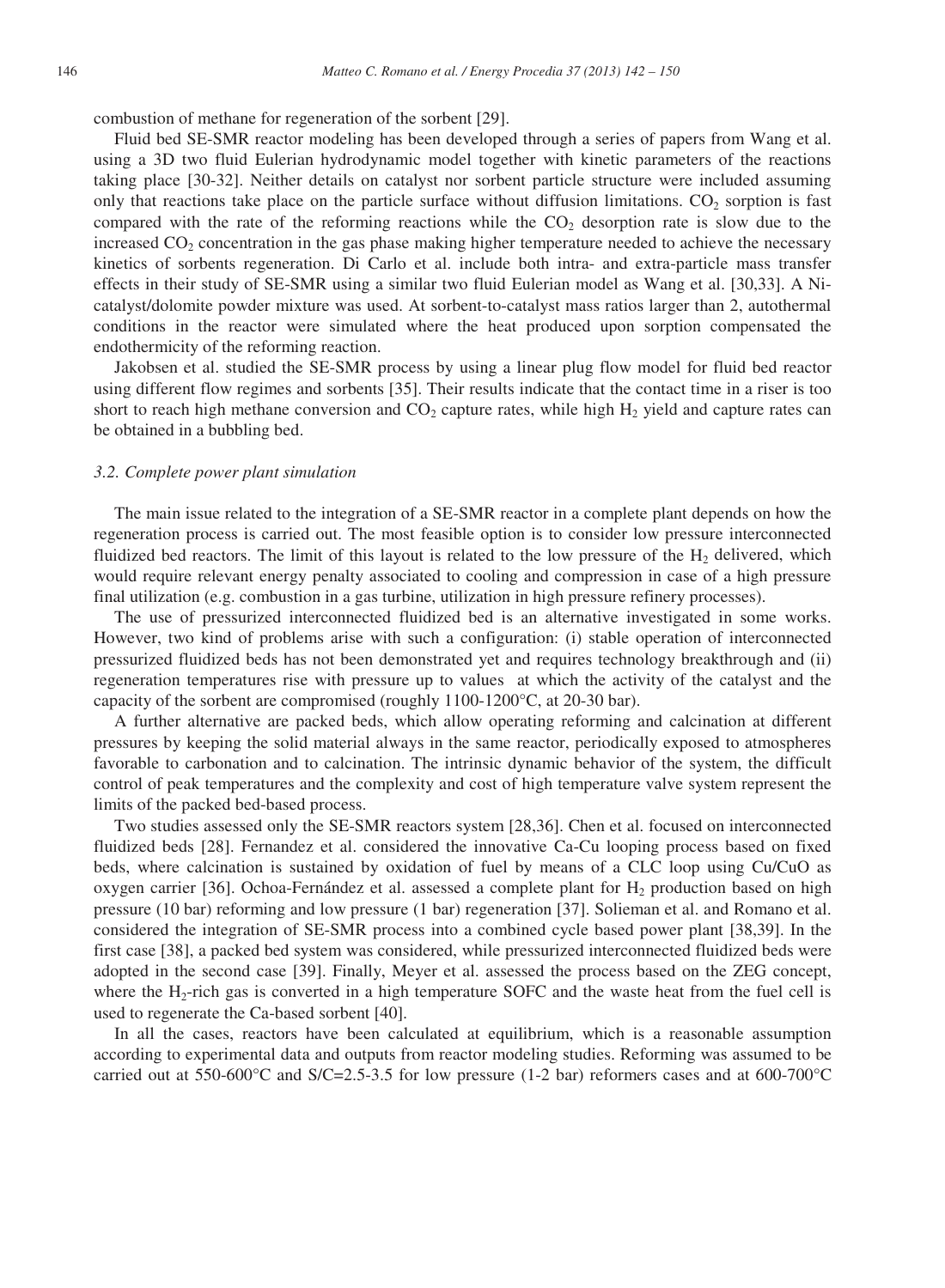and S/C=4.2-4.8 for high pressure (17-35 bar) cases. In none of these plants sorbent purging and makeup have been considered. This appears to be a reasonable assumption when feeding a clean gaseous fuel as natural gas, with no ash and negligible sulfur, considering that no impurity is expected to accumulate in the Ca-looping system or to affect the capacity and the activity of the Ca-sorbent (in case of CaO, sorbent capacity loss is a consequence of calcination conditions, there is no need of using a fuel with sulfur or ashes). Conversion between 10 and 53% has been adopted in these studies, significantly higher than the residual capacity of natural sorbents, but acceptable considering the possible advancements in the development of synthetic sorbents and reactivation techniques.

Overall H<sub>2</sub> yields of 2.4-2.7 molH<sub>2</sub>/molCH<sub>4-eq</sub> (or 0.60-0.68 molH<sub>2</sub>/molH<sub>2-cq</sub>) and cold gas efficiencies of 81-83% have been obtained in all the cases. In cases for power production, net efficiencies of 50-51% have been obtained when using state of the art combined cycles, while and efficiency of 76.9% is claimed for the SOFC-based ZEG concept.

#### *3.3. Guidelines for future works*

On the basis of the modeling and experimental findings, the following modeling guidelines and needs of experimental investigation can be highlighted:

- In plants for  $H_2$  production, it is important to include the PSA process for  $H_2$  purification within the process model as done in [37]. As a matter of facts, PSA process can have a relevant effect on the mass and energy balance since PSA off-gas, rich of  $CO$ ,  $CO<sub>2</sub>$ ,  $CH<sub>4</sub>$  and a part of the  $H<sub>2</sub>$ (10-20% of the total, according to the hydrogen recovery factors of commercial PSA) can be recycled to the calciner. These gases provide part of the heat for regeneration in case of oxycombustion-based regeneration, reducing the required primary fuel input.
- When comparing SE-SMR with conventional processes for  $H_2$  production, it is important to consider the pressure at which  $H_2$  is needed by the final user. As a matter of facts, homogeneous H2 delivery pressures should be assumed when comparing different technologies. Penalties for SE-SMR-based layouts using low pressure reactors will arise when high pressure  $H_2$  is needed.
- Ca/catalyst ratio can be important for the mass and energy balance. Ni-based catalysts are thermal ballast and can behave as oxygen carriers between calciner and reformer. This phenomenon should be minimized since  $O_2$  produced at high cost with ASU may react with Ni in the calciner to form NiO and eventually oxidize part  $H_2$ -rich syngas in the reformer. Therefore, low catalyst/Ca ratios are desirable. A lack of modeling and experimental activity to find the minimum catalyst/sorbent ratio can be highlighted.
- In case of regeneration by heat exchange, it is important to provide sufficient details on the heat and mass balances. As a matter of facts, heat transfer of high thermal power at high temperature under relatively low  $\Delta$ Ts is a critical process which can lead to large heat transfer surface operating at high temperature and relatively low fuel utilizations, voltages and efficiency of the fuel cell of the ZEC/ZECA concepts.
- When calculating power plants based on gas turbines, it is important to use a reliable model for the gas turbine. As reported in [25], considering blades cooling flows can have a really important effect on the estimated overall plant efficiency when adopting advanced high TIT gas turbines (of the order of 4-5% points).

## **4. Ca-looping applications on cement production plants**

Cement is a key construction material, and global demand is expected to grow at around six percent in 2012, amounting to 3.8 billion tons [41]. The cement industry, which is one of major industrial sources of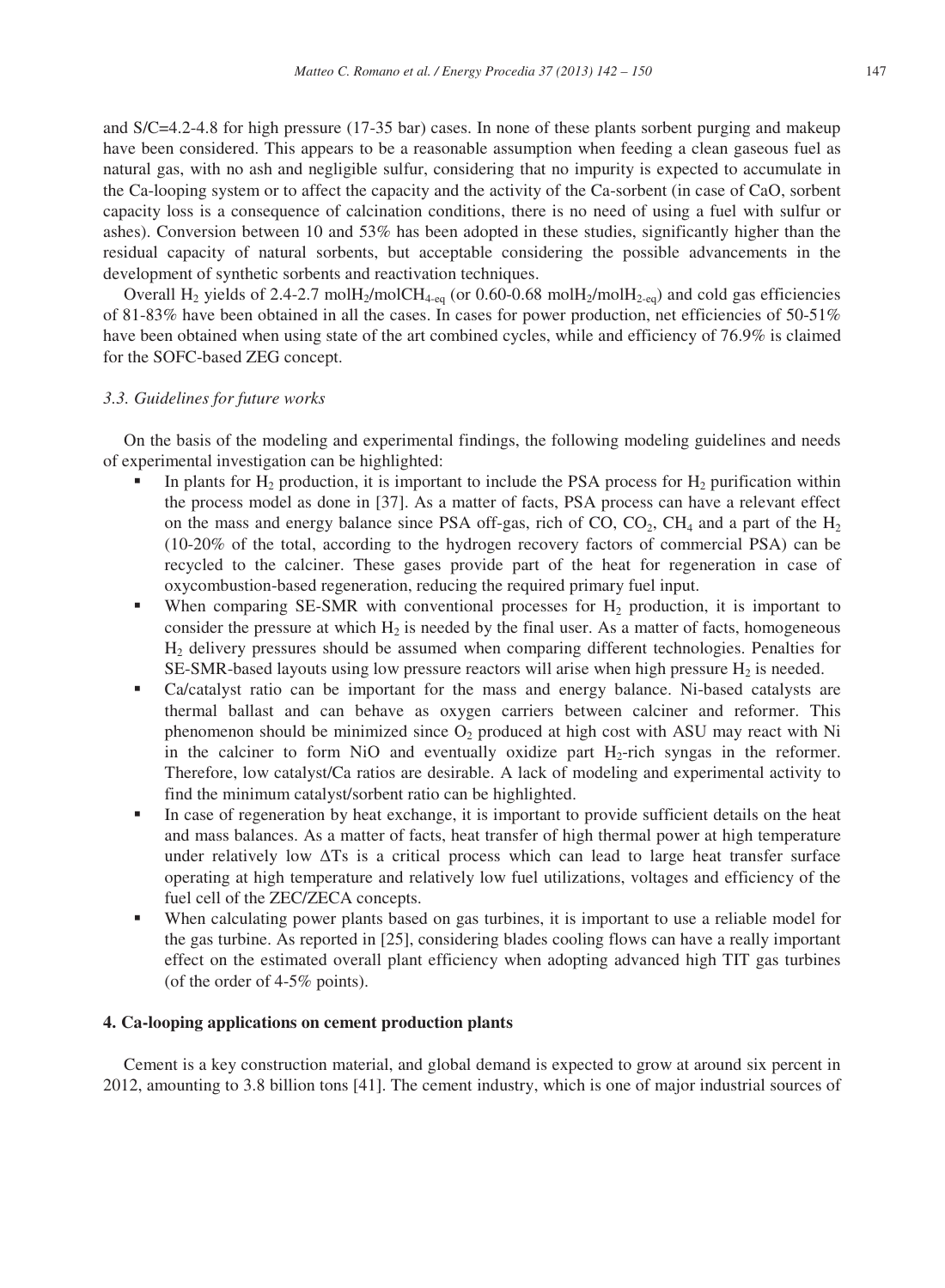$CO<sub>2</sub>$  emissions, accounts for 8% out of global  $CO<sub>2</sub>$  emission in 2011 [42]. Reduction in it carbon emissions can be achieved only in part by more efficient use of fuels but over half of its  $CO<sub>2</sub>$  is generated by calcination reaction. Therefore, it is essential to retrofit a carbon capture process into a cement plant if more than 90% reduction of carbon emission is to be achieved.

It has been argued that Ca-looping processes would have lower net energy consumption than amine processes since they can be better integrated with cement plants. Since ECRA [43] listed Ca-looping technologies as one of the promising capture technologies for cement plants, there have been conceptual studies which proposed various integration models, such as utilization of purge flow for the cement clinker and synergy between cement and power plants [44,45].

Given that the calciner purge can be used as kiln feed, a symbiosis model of a power plant, a Calooping process and a cement plant has been proposed with its mass and energy balances [10]. The flue gases from both plants are sent to the Ca-looping process, and the CaO purge of this capture unit is returned to cement plant, mixed with CaO from fresh raw material, and used as kiln feed. In this way, the CO2 emission and energy consumption of the cement plant can be drastically reduced due to reduced calcination loads. The surplus energy from the capture unit can be utilized to generate electricity by running a separate steam cycle. The total thermal energy consumption increases by about 6.7% for the integrated system due to addition of capture unit.  $CO<sub>2</sub>$  emission avoided was estimated to be 94% on a basis of total  $CO<sub>2</sub>$  emission at both industries by this integration system, which would add about 12.4 €/ton of avoided  $CO<sub>2</sub>$ .

A similar assessment has been performed in [46], where the effect of the actual composition of the purge on the maximum "substitution rate" of the cement plant raw meal has been considered. As a matter of fact, large amount of  $CaSO<sub>4</sub>$  and ashes from coal combustion in the calciner can limit the maximum amount of Ca-looping purge that can be used in the cement plant. Such a maximum "substitution rate" strongly depends on the fuel used in the calciner and on the parameters of the Ca-looping process.

As a direct integration of Ca-looping with a cement plant, Rodriguez et al. [47] investigated two alternative processes, including an economic study. One is a retrofit replacing the existing pre-calciner with an oxy-calciner which can achieve  $89\%$  CO<sub>2</sub> capture and the other is capturing CO<sub>2</sub> from the kiln gas using a carbonator in addition to capturing  $CO<sub>2</sub>$  by oxy-calciner to improve capture rate up to 99%. Similarly with other Ca-looping processes, the surplus energy from high temperature streams is recovered by an integrated steam cycle. It is reported that the total energy consumption of the cement plant increases from 2.93 GJ/ton of cement covering the electricity demand to 5.45 GJ/ton of cement by retrofit for carbon capture.

Ca-looping process can also be applied to a gas stream downstream of the pre-calciner to achieve over 90% capture. The flue gas stream leaving the  $3<sup>rd</sup>$  preheater stage has been identified to be an optimum feed for a carbonator rather than the end-of-pipe flue gas since it does not require preheating, has higher  $CO_2$  partial pressure and lower volumetric flow rate [48]. The  $CO_2$ -depleted gas is routed back to  $2<sup>nd</sup>$ preheater for raw material heating. The effects of sulfidation and ash have been taken into account in the carbonator model. It has been represented that this process is capable of achieving more than  $90\%$  CO<sub>2</sub> capture with additional energy consumption of 2.3 to 3.0 GJ/ton  $CO_2$  avoided by considering heat recovery.

#### *4.1. Guidelines for future works*

Modeling of Ca-looping process for  $CO<sub>2</sub>$  capture in cement plants has many similarities with the postcombustion capture from power plant flue gases case. Therefore, the suggestions described in section 2.3 can be extended to this case for both Ca-looping reactors modeling and process simulation. An additional issue should however be considered for cement plants, related to the limited variability of the composition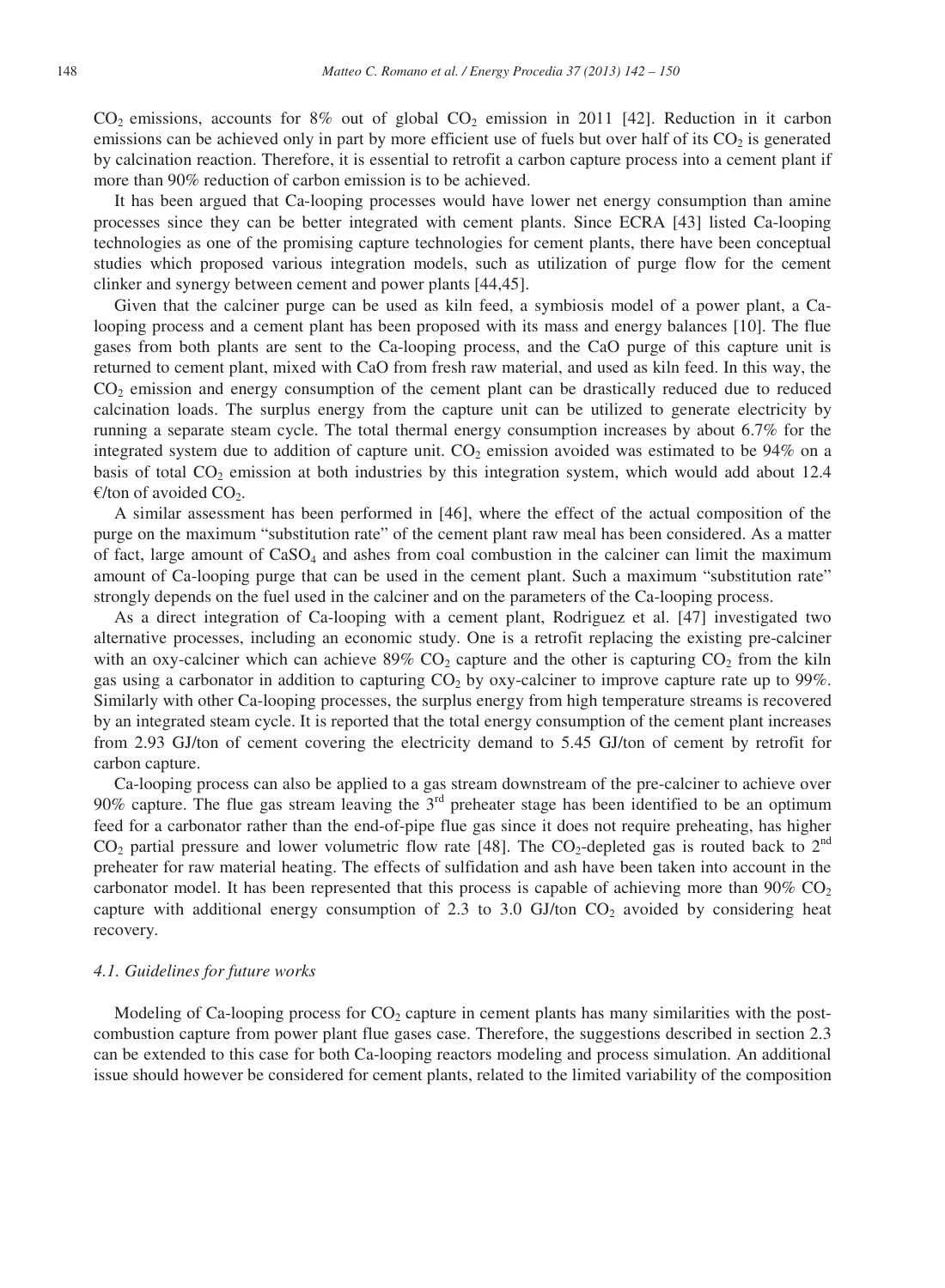of the final clinker, which may limit the maximum amount of Ca-looping purge to be used in the plant if too rich of  $CaSO<sub>4</sub>$  and ash.

## **5. Conclusions**

This paper originates from an activity carried out within the Joint Programme on Carbon Capture and Storage of the European Energy Research Alliance (EERA CCS-JP). The main works in the open literature dealing with modeling and simulation of Ca-looping processes have been reviewed. On the basis of this review and the recent experimental findings on this technology, guidelines and suggestions for future modeling studies have been provided.

## **References**

- [1] European Energy Research Alliance (EERA). Joint Program on CCS. www.eera-ccs.eu. ;September 2012.
- [2] Sánchez-Biezma A, Ballesteros JC, Diaz L, De Zárraga E, Álvarez FJ, López J et al. Postcombustion CO<sub>2</sub> capture with CaO. Status of the technology and next steps towards large scale demonstration. Energy Procedia 2011;4:852-9.
- [3] Galloy A, Ströhle J, Epple B. Design and operation of a 1 mwth carbonate and chemical looping CCS test rig. VGB PowerTech 2011;91:64-8.
- [4] Shimizu T, Hirama T, Hosoda H, Kitano K, Inagaki M, Tejima K. A twin fluid-bed reactor for removal of  $CO<sub>2</sub>$  from combustion processes. Chem Eng Res Design 1999;77:62-8.
- [5] Abanades JC, Anthony EJ, Lu DY, Salvador C, Alvarez D. Capture of CO2 from combustion gases in a fluidized bed of CaO. AIChE J 2004;50:1614-22.
- [6] Romano M. Coal-fired power plant with calcium oxide carbonation for postcombustion CO<sub>2</sub> capture. Energy Procedia 2009;1:1099-106.
- [7] Alonso M, Rodríguez N, González B, Grasa G, Murillo R, Abanades JC. Carbon dioxide capture from combustion flue gases with a calcium oxide chemical loop. Experimental results and process development. International Journal of Greenhouse Gas Control 2010;4:167-73.
- [8] Hawthorne C, Dieter H, Bidwe A, Schuster A, Scheffknechta G, Unterberger S et al. CO<sub>2</sub> capture with CaO in a 200 kW th dual fluidized bed pilot plant. Energy Procedia 2011;4:441-8.
- [9] Lasheras A, Ströhle J, Galloy A, Epple B. Carbonate looping process simulation using a 1D fluidized bed model for the carbonator. International Journal of Greenhouse Gas Control 2011;5:686-93.
- [10] Romano MC. Modeling the carbonator of a Ca-looping process for CO<sub>2</sub> capture from power plant flue gas. Chemical Engineering Science 2012;69:257-69.
- [11] Abanades JC, Anthony EJ, Wang J, Oakey JE. Fluidized bed combustion systems integrating  $CO<sub>2</sub>$  capture with CaO. Environmental Science and Technology 2005;39:2861-6.
- [12] Ströhle J, Lasheras A, Galloy A, Epple B. Simulation of the carbonate looping process for post-combustion CO<sub>2</sub> capture from a coal-fired power plant. Chemical Engineering and Technology 2009;32:435-42.
- [13] Romeo LM, Lara Y, Lisbona P, Escosa JM. Optimizing make-up flow in a CO<sub>2</sub> capture system using CaO. Chem Eng J 2009;147:252-8.
- [14] Martínez I, Murillo R, Grasa G, Carlos Abanades J. Integration of a Ca looping system for CO 2 capture in existing power plants. AIChE J 2011;57:2599-607.
- [15] Arias B, Abanades JC, Grasa GS. An analysis of the effect of carbonation conditions on CaO deactivation curves. Chem Eng J  $2011:167:255-61$
- [16] Lysikov AI, Salanov AN, Okunev AG. Change of CO<sub>2</sub> carrying capacity of CaO in isothermal recarbonation-decomposition cycles. Industrial and Engineering Chemistry Research 2007;46:4633-8.
- [17] Sun P, Lim CJ, Grace JR. Cyclic CO2 capture by limestone-derived sorbent during prolonged calcination/carbonation cycling. AIChE J 2008;54:1668-77.
- [18] Rodríguez N, Alonso M, Abanades JC. Average activity of CaO particles in a calcium looping system. Chem Eng J 2010;156:388-94.
- [19] Arias B, Grasa GS, Alonso M, Abanades JC. Post-combustion calcium looping process with a highly stable sorbent activity by recarbonation. Energy and Environmental Science 2012;5:7353-9.
- [20] Martínez I, Grasa G, Murillo R, Arias B, Abanades JC. Evaluation of CO<sub>2</sub> carrying cof reactivated CaO by hydration. Energy Fuels 2011;25:1294-301.